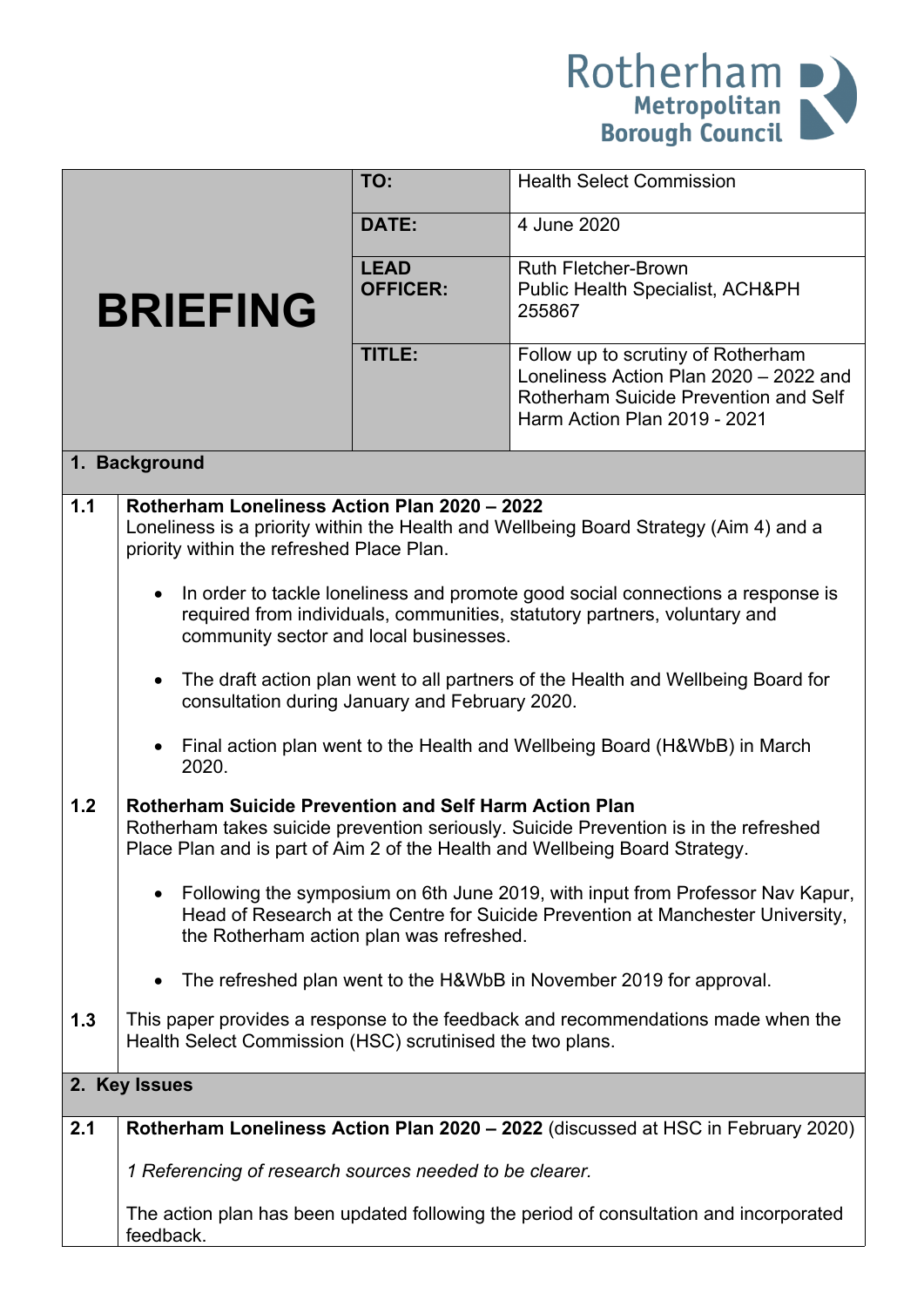*2 Ensure a link to Carers Strategy.*

The action plan will link to other supporting strategies and action plans, for example, Thriving Neighbourhoods, Rotherham Carers Strategy and the Rotherham Suicide Prevention and Self Harm action plan.

*3 Report back on progress with detailed examples (to link into agreed reporting)*

Annual updates on progress will be to the H&WbB.

*4 Better links to schools – including Trailblazer*

Partners implementing the action plan will look to work with schools in Rotherham to address loneliness amongst young people.

**2.2 Rotherham Suicide Prevention and Self Harm Action Plan 2019 – 2021** (discussed by HSC in October 2019)

*1 To consider presenting the information about the local picture (pages 8 and 9 of the draft plan) in a different way so it was clearer, as it was hard to understand fully.*

The action plan was updated following a period of consultation and incorporated the feedback.

*2 To ensure all foster carers and social workers have information and contact details for mental health services.*

Partner organisations working on the implementation of the action plan will look to ensure that information on support and services continues to be provided to attendees on suicide prevention training, through the Be the One website and accompanying resources, this includes foster carers.

*3 For foster carers to be considered as a potential cohort for youth mental health first aid training and other relevant training due to the mental health needs of many young people who were fostered.*

Training information is promoted across Children and Young People's Service (CYPS) including practitioners who work with foster carers. Self-Harm awareness sessions are being promoted to carers and parents. Further funding may be secured for mental health and suicide prevention training in the new financial year. Future courses will be promoted to foster carers.

*4 For letters from RMBC in relation to finances/debt to include the phone number of counselling services, near the top of the letter not at the bottom.*

In Revenues, Benefits and Payments**,** contact details for the Citizens Advice Bureau, National Debt Line and Step Change are included on debt letters and another contact detail could be added. However, these details are on the back of each letter, referred to on the front, and to move these onto the front would be difficult for many of their letters. Housing were happy to look at the letter template but did include information for multiple support agencies on the letter.